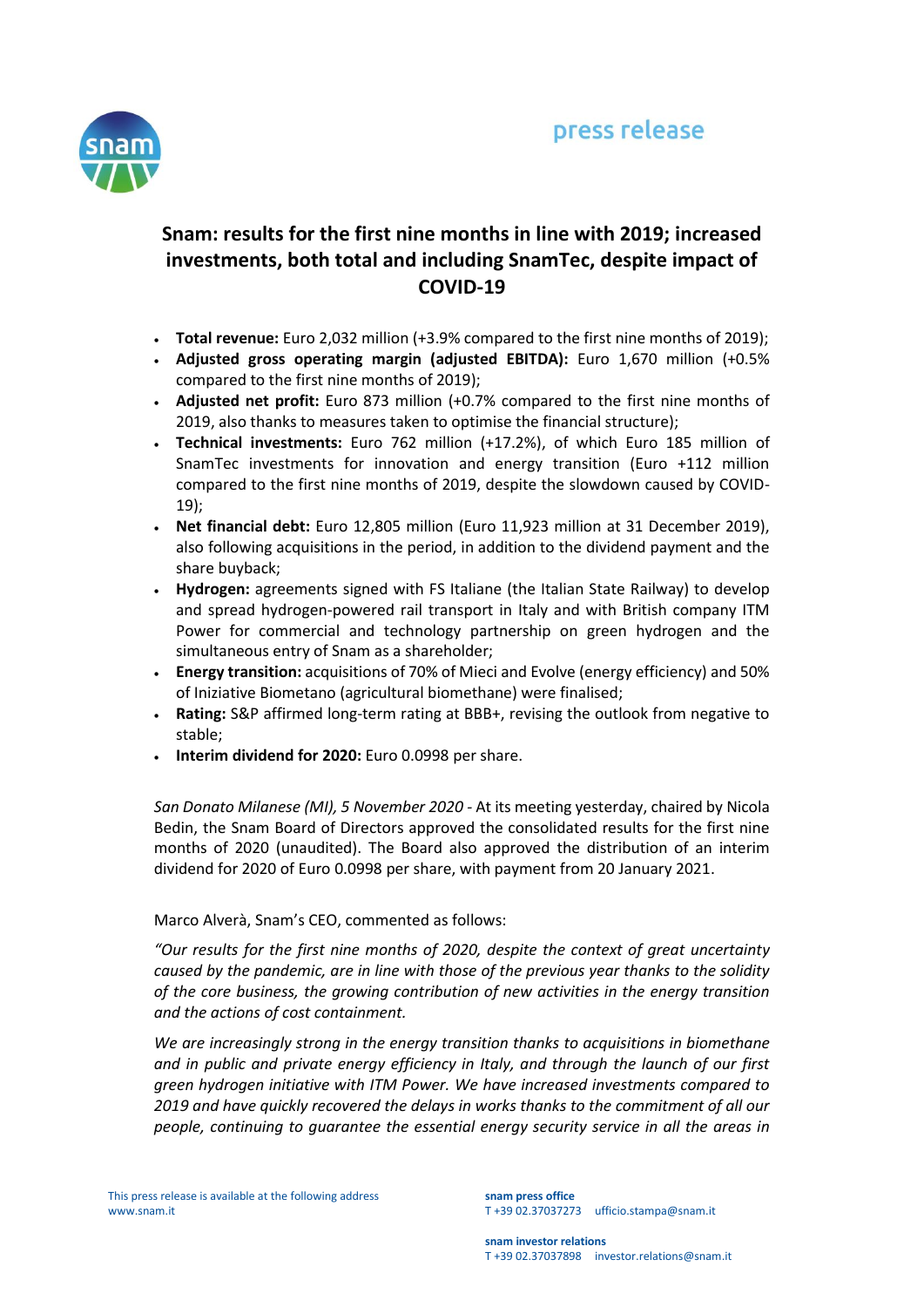

*which we operate. At the same time, growth in new markets has continued, in particular with the entry into the networks of the United Arab Emirates.*

*We continue to work to make Snam an ever more leading player in the energy transition, more international and close to all its stakeholders".* 

# **Summary of results for the first nine months of 2020**

#### **Highlight**

|                              | <b>First nine months</b> |       |        |          |
|------------------------------|--------------------------|-------|--------|----------|
| $(\epsilon$ million)         | 2019                     | 2020  | Change | Change % |
| Regulated revenue (a)        | 1,880                    | 1,910 | 30     | 1.6      |
| <b>New business revenues</b> | 55                       | 102   | 47     | 85.5     |
| <b>Total revenue</b>         | 1,955                    | 2,032 | 77     | 3.9      |
| Operating costs (a) (b)      | 294                      | 362   | 68     | 23.1     |
| EBITDA (a) (b)               | 1,661                    | 1,670 | 9      | 0.5      |
| EBIT $(a)$ $(b)$             | 1,125                    | 1,105 | (20)   | (1.8)    |
| Net profit (b) (c)           | 867                      | 873   | 6      | 0.7      |

(a) Starting from 2020, energy costs related to gas for self-consumption, grid losses and unaccounted for gas (GNC), previously addressed in kind, are recognised in monetary terms.

(b) The 2020 values are shown in the adjusted configuration, net of the emerging costs borne following the emergency caused by the COVID-19 pandemic (Euro 11 million overall; Euro 8 million net of the related taxes), mainly related to donations of medical equipment and money, purchases of personal protective equipment for internal use, as well as costs for services mainly related to workplace sanitisation and security. For the reconciliation of the reported data with the adjusted data, please refer to pages 13-14 of this press release.

(c) Entirely held by Snam shareholders.

#### **Total revenue**

 $\overline{a}$ 

Total revenue<sup>1</sup> amounted to Euro 2,032 million, an increase of Euro 77 million (+3.9%) compared with the first nine months of 2019.

Regulated revenue amounted to Euro 1,910 million, up Euro 30 million or 1.6%, thanks in particular to the contribution of the transport business segment. Net of the effects deriving from the total coverage of energy costs, regulated revenues amounted to Euro 1,858 million, down by Euro 22 million or 1.2%. The higher revenues, mainly due to rate updating mechanisms and, in particular, to the increase in RAB, were absorbed from the

<sup>1</sup> Starting 01 January 2020, the cost components that are offset in revenues (so-called pass-through items), essentially attributable to interconnection, are recognised as a direct reduction of the corresponding revenue (Euro 39 million in the first nine months of 2020). Consistently, the corresponding figures for the first nine months of 2019 (Euro 45 million) have been restated.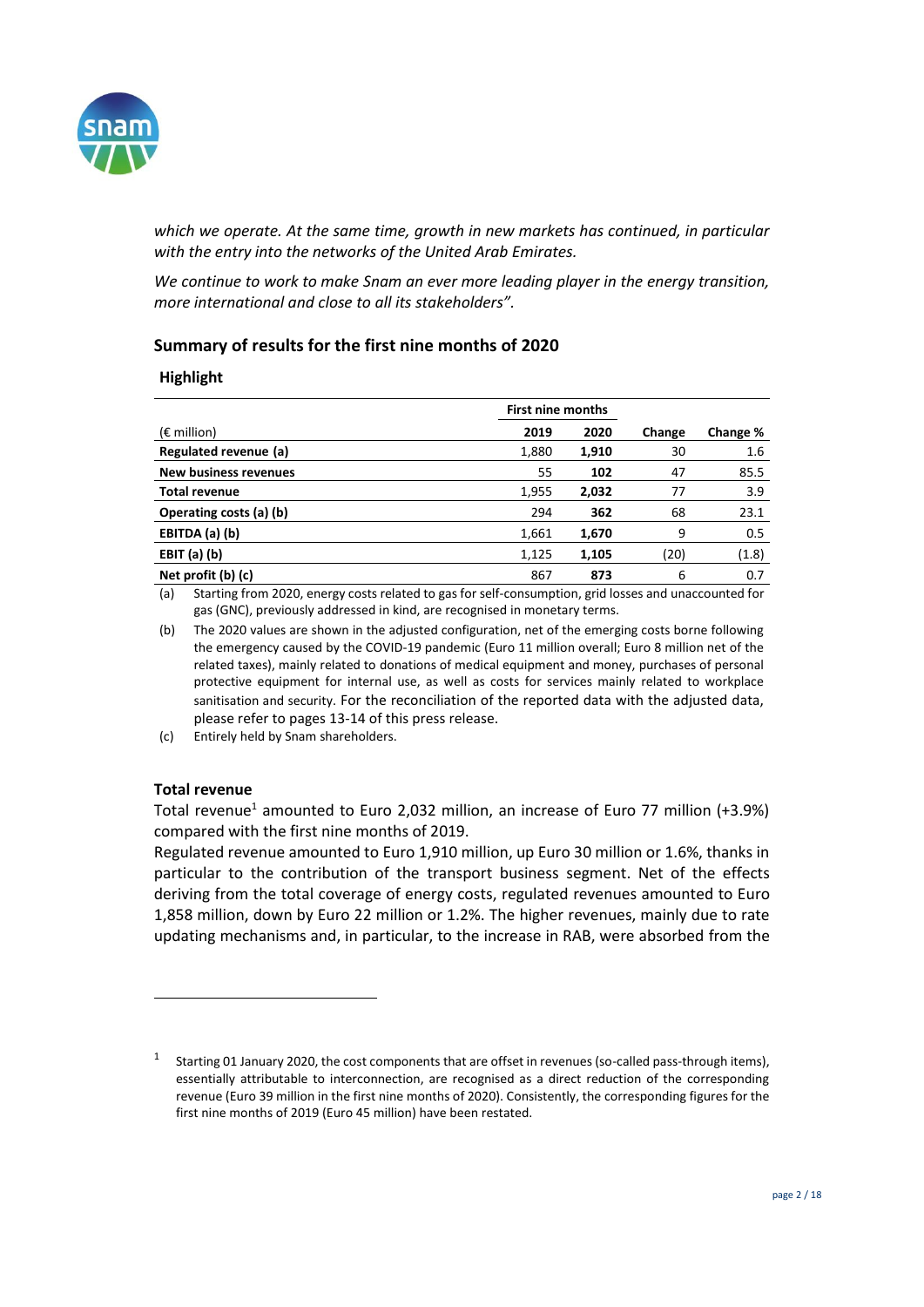

reduction in volumes transported as a result of the health emergency by COVID-19 as well as the milder climate compared with 2019.

Revenues from new businesses increased by Euro 47 million compared to the first nine months of 2019 (+85.5%), thanks to increased biogas and biomethane plant orders from the subsidiary IES Biogas, the companies that joined the scope of consolidation at the end of 2019, the start of activities in energy efficiency in the residential sector and sales of compressors for sustainable mobility.

# **Adjusted gross operating margin (adjusted EBITDA)**

Adjusted gross operating margin for the first nine months of 2020 amounted to Euro 1,670 million, an increase of Euro 9 million, or 0.5%, compared to the corresponding amount reported in 2019. The positive contribution of the new businesses in the energy transition, equal to over Euro 5 million, as well as the tariff recognition of the energy costs starting from 1 January 2020 and cost reduction actions implemented as a result of the ongoing health crisis, have more than offset the decrease in regulated revenue following the lower volumes transported.

#### **Adjusted operating profit (EBIT) (adjusted EBIT)**

Adjusted operating profit for the first nine months of 2020 amounted to Euro 1,105 million, down Euro 20 million (-1.8%) compared with the corresponding figure reported for 2019, mainly due to the expected increase in amortisation and depreciation (Euro -29 million, or 5.4%), resulting from the entry into service of new assets.

#### **Net financial expenses**

Net financial expenses amounted to Euro 100 million, a decrease of Euro 26 million or 20.6% compared with the first nine months of 2019. The decrease is mainly due to the optimisation of the financial structure and treasury management, with a gross debt cost of 0.9%, despite the higher average financial debt for the period, influenced by additional equity investments, as well as the dividend payment to shareholders and share buyback activities. The reduction in net financial expenses was also affected by the pro-rata contribution from the OLT Shareholder Loan.

#### **Net income from equity investments**

Net income from equity investments amounted to Euro 163 million, a fall of Euro 7 million or 4.1% compared with the first nine months of 2019, following the lower contribution of the subsidiary Teréga, which in the first nine months of last year benefited from nonrecurring income, and Interconnector UK which, in line with forecasts, had lower capacity commitments compared to the same period last year. These effects were partly offset by the higher contribution from the subsidiary TAG, following rate updating mechanisms, related to the change in regulatory period, as well as the contribution from ADNOC Gas Pipelines, an interest acquired in July 2020.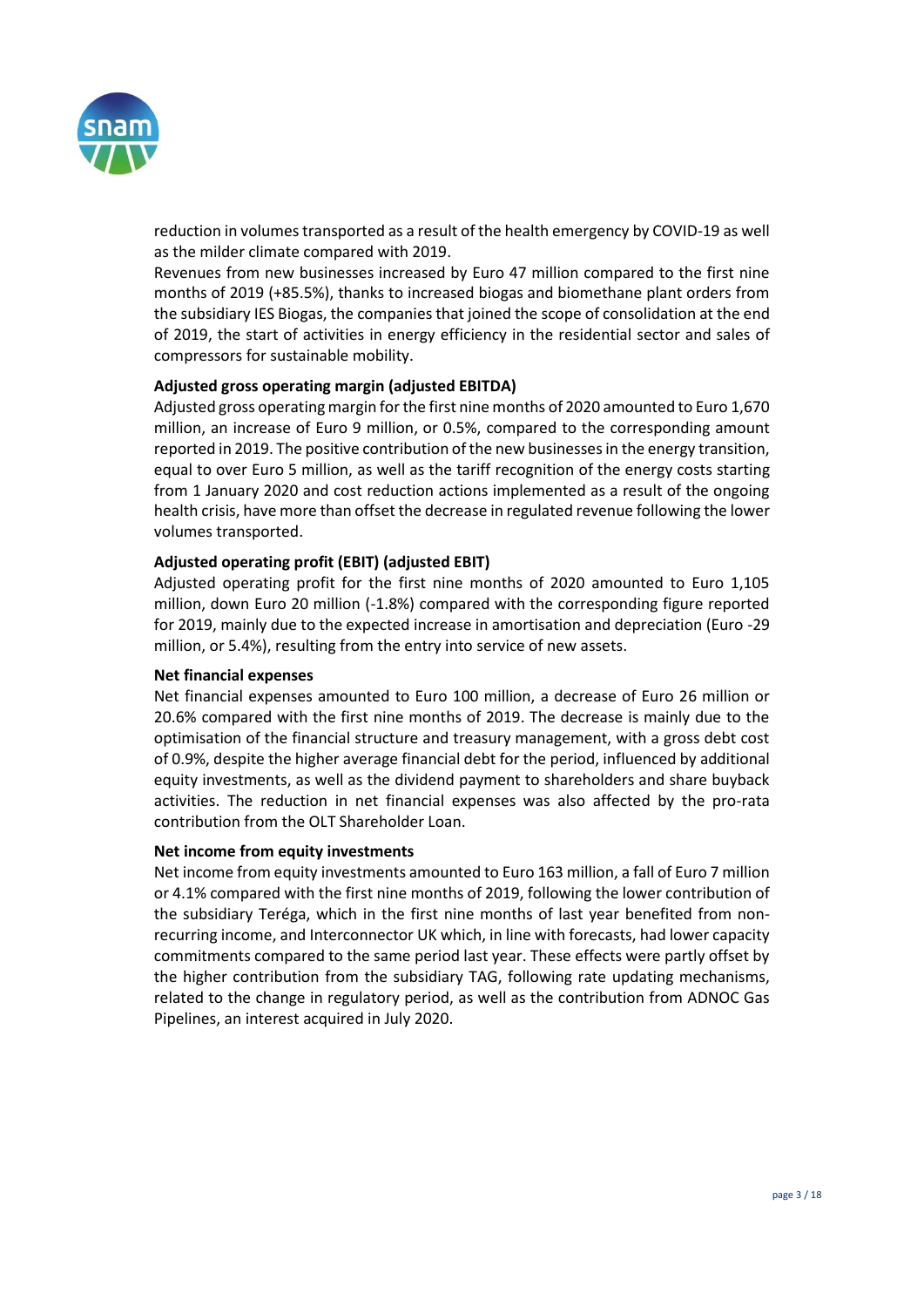

# **Adjusted net profit**

Adjusted net profit in the first nine months of 2020 amounted to Euro 873 million, an increase of Euro 6 million or 0.7% compared with the net profit achieved in the first nine months of 2019 (Euro 867 million), thanks to the optimisation of the financial structure and the solid contribution of the associates, as well as the reduction in income taxes following the reintroduction of the ACE benefit<sup>2</sup>.

#### **Technical investments**

Technical investments in the first nine months of 2020 totalled Euro 762 million (Euro 650 million in the first nine months of 2019), an increase of Euro 112 million or 17.2% despite the slowdown caused by COVID-19. The investments related mainly to natural gas transportation (Euro 634 million compared with Euro 556 million in the first nine months of 2019) and storage (Euro 91 million compared with Euro 77 million in the first nine months of 2019) segments. On the basis of the information available to date, a substantial recovery of the delays compared to the investments planned for 2020 is expected by the end of the year.

# **Cash flow**

Net cash flow from operating activities (Euro 1,335 million) allowed Snam to entirely cover the net technical investments for the period (net of payables for investments) of Euro 786 million and the disbursements related to the acquisition of jointly controlled interest in OLT (Euro 335 million, including ancillary charges related to the interest acquisition; Euro 307 million net of redemptions for the period) and Iniziative Biometano (Euro 9 million) as well as to the acquisition of the stake in ADNOC Gas Pipelines (Euro 221 million, including ancillary charges), generating a Free Cash Flow of Euro 10 million. Net financial debt at 30 September 2020 totalled Euro 12,805 million, recording an increase of Euro 882 million compared with 31 December 2019, including the non-monetary components, due mostly to the payment to shareholders of the 2019 dividend and the purchase of treasury shares (Euro 893 million in total).

# **Interim dividend**

 $\overline{a}$ 

On the basis of the results for the first nine months and the forecasts for the full year 2020, Snam's Board of Directors approved the distribution to shareholders of an interim dividend for 2020 equal to Euro 0.0998 per share with payment from 20 January 2021, with an ex-dividend date of 18 January and a record date of 19 January.

<sup>2</sup> ACE – Aid to economic Growth benefit, introduced by Decree-Law no. 201 of 6 December 2011 converted into Law no. 214 of 22 December 2011 and subsequent additions and amendments, was revoked by the 2019 Budget Law and reintroduced by the 2020 Budget Law with a reduced rate from 1.5% to 1.3%.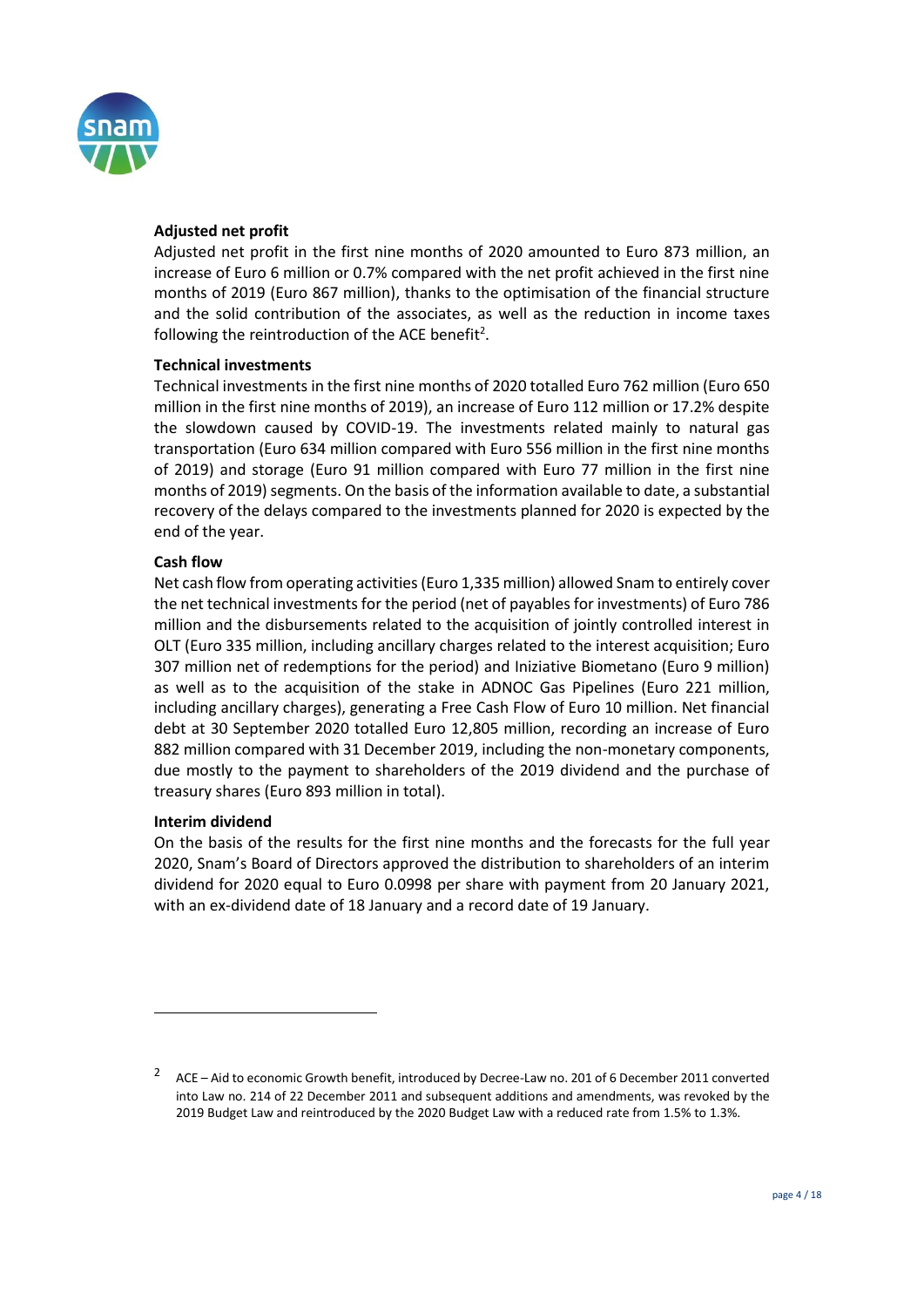

# **Outlook**

In Italy, by Decree of the Presidency of the Council of Ministers (DPCM) of 23 February 2020 and subsequent amendments, national measures were introduced to mitigate the spread of COVID-19, including restrictions on production activities, travel and socialising.

Snam, which has taken protective measures since last 21 February, has actioned all the necessary steps to ensure the safety of its people, both in compliance with the government's restrictions and by taking further precautions.

From the very early days, Snam secured its control rooms, plants and territorial offices to guarantee the country's normal operations and energy security. Specifically, the dispatching centre at San Donato Milanese, the heart of Snam's infrastructure, is continuing as normal, due to the installation of dedicated accommodation and the implementation of a new shift system.

Physical presence has been reduced to a minimum. As far as construction sites and plants are concerned, all appropriate precautionary measures have been taken.

Starting from April, activities at the construction sites have gradually resumed and nearly all work has been progressively restarted.

Following a slowdown in the summer months, the new infections curve has begun to rise again in several countries, particularly across Europe.

The Company is therefore not currently able to reliably calculate the impact of COVID-19 on the targets for 2020 and future years.

However, based on the information available today, the Company expects a limited impact compared to its 2020 targets. Any further future impact on the Group's economic/financial performance and balance sheet, as well as on business development plans, will be assessed in light of the evolution and duration of the pandemic.

In the first nine months of the year, demand for natural gas in Italy totalled 49.77 billion cubic metres, or 8.5% less (-4.59 billion cubic metres) than in the same period last year. In addition to milder temperatures compared to the same period of the previous year, the decrease is due to the effects on consumption deriving from the restrictions in the March-April period and from industrial production's gradual return to fully operational in the May-September period. It should be noted that, based on the current regulatory framework, the maximum annual impact to Snam is estimated to be a reduction in revenues of approximately Euro 9 million related to the commodity component.

In the current scenario, the company is continuing to implement its efficiency program, which has already resulted in savings of Euro 60 million compared with the 2016 cost base.

As far as the financial structure is concerned, the optimisation carried out in recent years has resulted in a significant decrease in the average cost of gross debt (0.9% in the first nine months of the year, compared to 1.1% in the same period last year), and the risk management activities implemented limit the risk that a potential worsening of the market scenario will have a negative impact on the Group's financial management.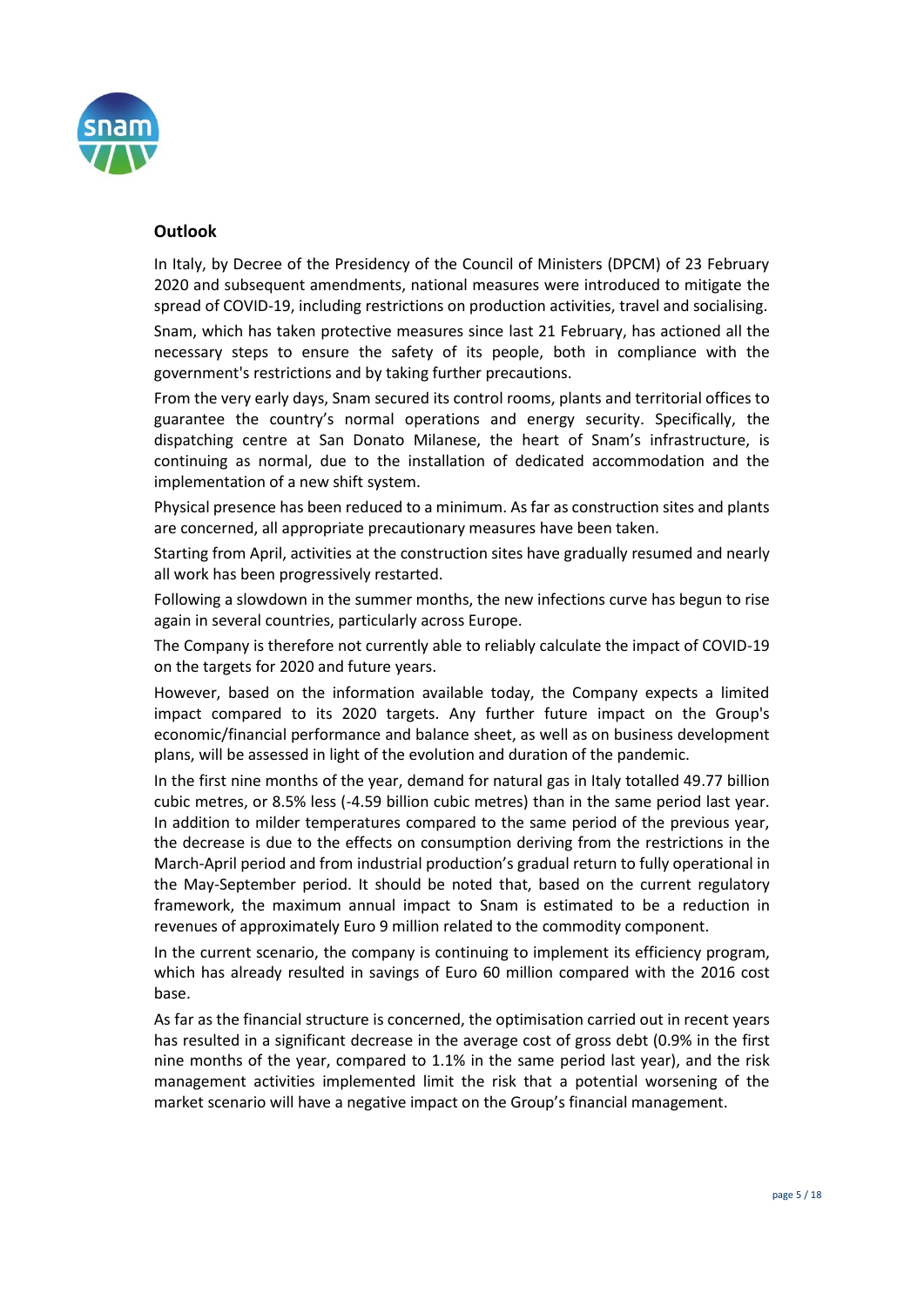

The company's management will continue to guarantee an attractive and sustainable remuneration for shareholders, whilst maintaining a balanced financial structure.

# **Significant events**

# **Hydrogen**

Snam signed a partnership agreement with British company ITM Power, one of the largest global manufacturers of electrolysers, for the start of a commercial and technological collaboration for future joint development initiatives and the simultaneous entry of Snam into the shareholders' structure of ITM Power Plc with a minority interest and an investment of GBP 30 million (approximately Euro 33 million), as part of the capital increase announced on the same date.

With this agreement, Snam will have the opportunity to acquire technical expertise from a leading company in a crucial turning point for green hydrogen development. Snam's global presence will also act as a driving force for ITM Power's development, thanks to the commercial alliance for the possible development of projects in the period 2021-2025.

As part of the recent initiatives in support of hydrogen development, Snam also signed a Memorandum of Understanding with FS Italiane to assess the technical and economic feasibility and new business models linked to the development and spread of hydrogen-powered rail transport in Italy.

The agreement envisages the undertaking of analyses and feasibility studies and the development of joint projects on railway lines that can be converted to hydrogen throughout Italy. In particular, FS Italiane and Snam will create a working group to assess possible pilot projects that envisage the replacement of fossil fuels with hydrogen**.**

# **Energy transition acquisitions**

Concluded respectively: (i) on 30 September 2020, through its subsidiary Snam4Environment, the acquisition from Femogas S.p.A. of a 50% stake in the share capital with joint control rights of Iniziative Biometano S.p.A., a company operating in Italy in the management of biogas and biomethane plants fed with biomass of agricultural origin. The acquisition allows Snam to enter the field of biomethane for agricultural production, whose development is expected to make the most significant contribution to the development of biomethane as a strategic source for the energy transition and the circular economy in Italy; (ii) on 5 October, through its subsidiary Snam4Efficiency, the acquisition of 70% with control rights, of two companies active in the energy efficiency sector in Italy, Mieci S.p.A. and Evolve S.r.l. The transaction enables Snam to achieve structural development of its portfolio of activities and a consequent substantial improvement in its competitive positioning in this business.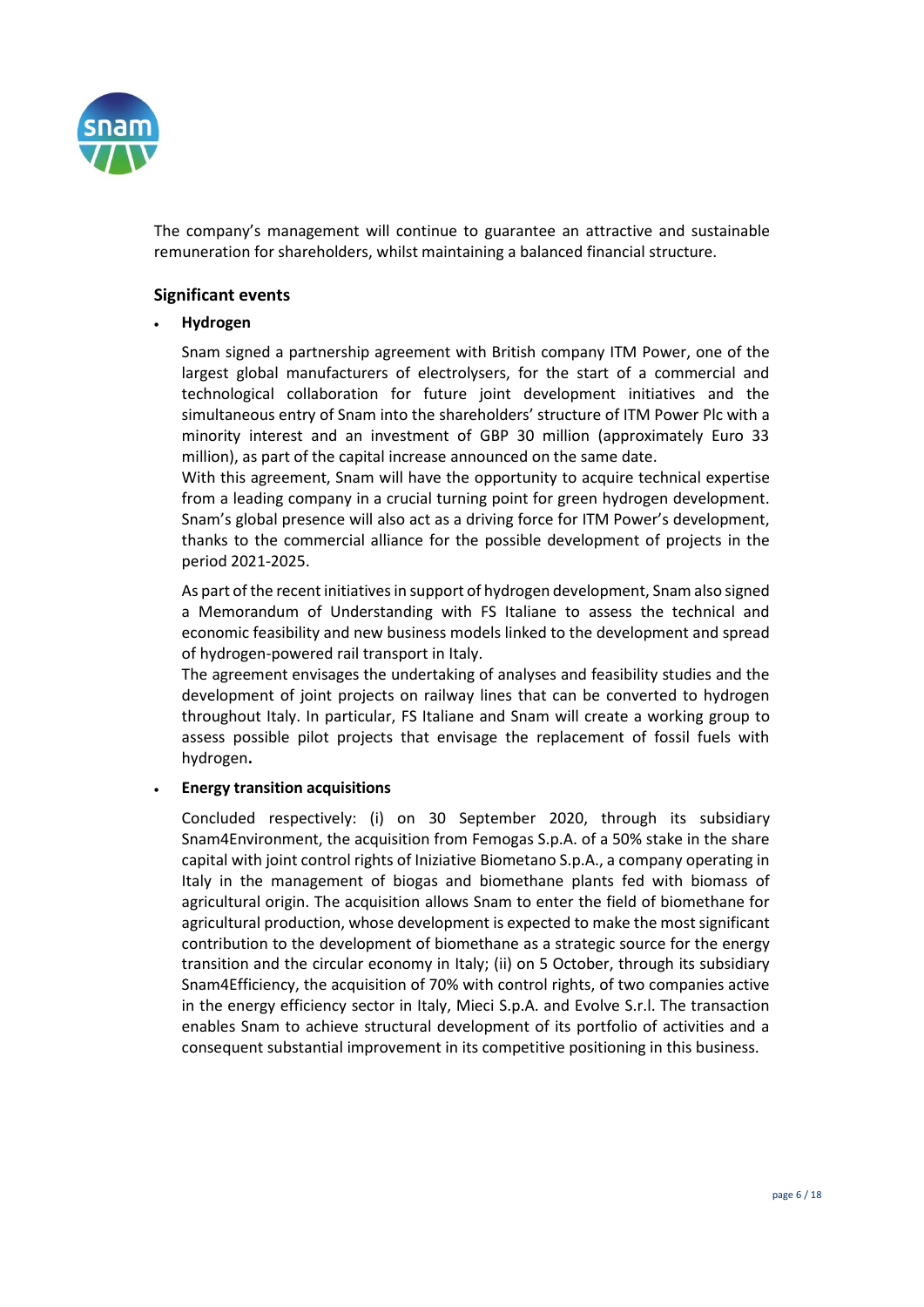

### **S&P rating**

On 27 October 2020, the agency S&P affirmed the company's current long-term rating at BBB+, revising the outlook from negative to stable.

The valuation reflects the similar action on the outlook of Italy's sovereign rating (BBB with an outlook ranging from negative to stable) announced on 23 October. Snam's short-term rating is confirmed at A-2. The rating agency continues to value Snam's stand-alone credit profile (SACP) at "a-".

This valuation recognises the company's leadership in gas infrastructure and the energy transition, in addition to the stable and predictable cash flow generation from regulated activities in Italy.

# **Renewal of EMTN and ECP programmes**

On 12 October 2020, Snam's Board of Directors approved the annual renewal of the EMTN (Euro Medium Term Notes) Programme launched in 2012, to be carried out by 12 October 2021 for a maximum total value of Euro 11 billion. As part of the EMTN Programme, at the date of this press release, bonds have been issued for approximately Euro 7.8 billion<sup>3</sup>, net of the Euro 500 million bond repaid on 26 October 2020.

The same Board also approved the renewal of the Euro Commercial Paper (ECP) Programme launched in 2018 and the issue of one or more Euro Commercial Papers within the deadline of 3 years from 12 October 2020, which may be associated with ESG indicators defined during the Strategic Plan in November 2020. In addition, the Board approved an extension of the maximum amount of the ECP Programme from Euro 2 billion up to Euro 2.5 billion, to be placed with institutional investors according to the terms and procedures of the ECP Programme. To date, as part of the ECP Programme, the amount of commercial paper issued totals Euro 2 billion.

# **COVID-19 health emergency**

 $\overline{a}$ 

Snam, also through the Snam Foundation, has decided to donate Euro 20 million to support the Italian health system and the third sector in the fight against the COVID-19 emergency.

Furthermore, the "Diamo forma al futuro" ("Shaping the future") fund-raising campaign, promoted by Snam employees, was launched. As part of this initiative, to which the Chief Executive Officer Marco Alverà also contributed, over 10% of managers decided to reduce their GAC, for the period May-December, by percentages ranging from 5% to 25%. The total amount collected will be doubled by Snam, for a total amount of over Euro 800,000, and will then be donated to parties involved in the health emergency and identified together with the Snam Foundation. Transfers

 $3$  The convertible bond with nominal amount of Euro 400 million is not part of the EMTN Programme.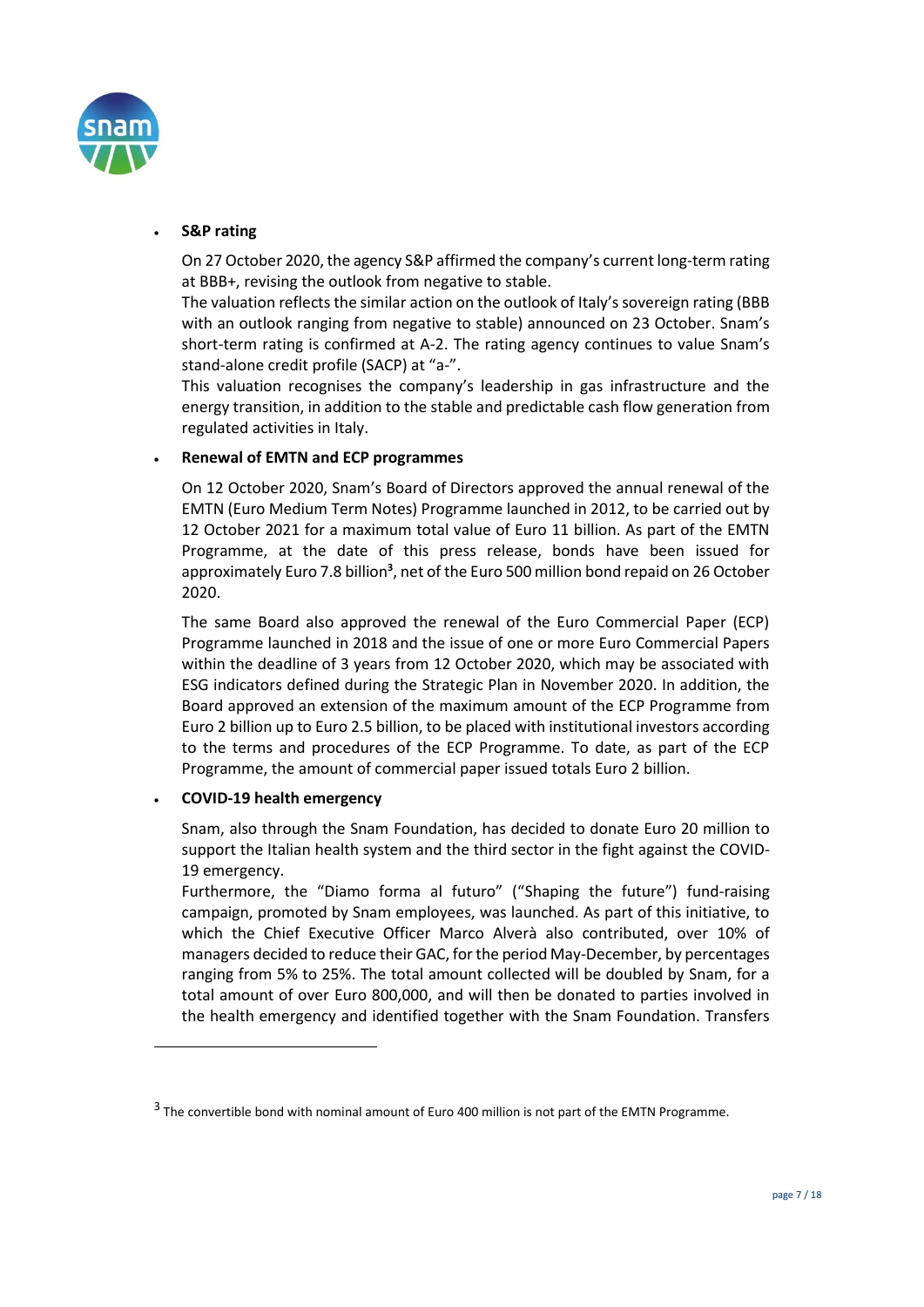

of over Euro 200,000 were also made to external entities, doubled by the company. In addition, more than 250 days of annual leave were donated to third parties and employees in difficulty and 4,000 hours of work, thanks to the generosity of over 1,200 employees.

\*\*\*

*A conference call will take place at 14:00 CET today, 5 November 2020, to present the consolidated results for the first nine months of 2020 to investors and financial analysts. It will be possible to attend this conference call and the supporting materials will be made available at* **[www.snam.it](http://www.snam.it/)** *in the Investor Relations section when the event begins. In the same section, it will also be possible to view the presentation through video webcasting.*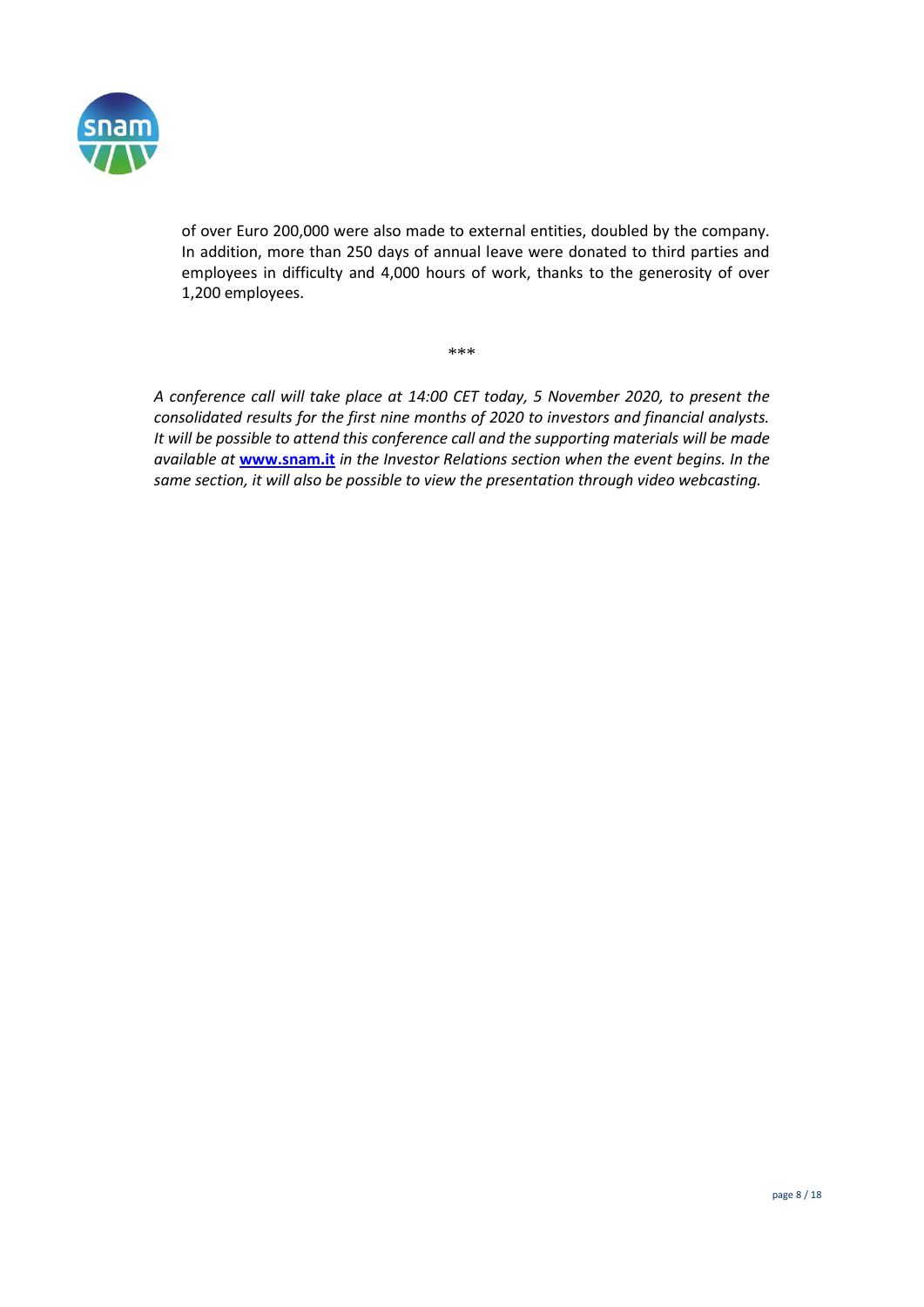

#### **Key operating figures**

|                                                                              |                  | <b>First nine months</b> |       |        |          |
|------------------------------------------------------------------------------|------------------|--------------------------|-------|--------|----------|
|                                                                              |                  | 2019                     | 2020  | Change | Change % |
| Natural gas injected into the National Gas<br>Transportation Network (a) (b) | (billion $m^3$ ) | 58.43                    | 53.13 | (5.30) | (9.1)    |
| Gas demand (a)                                                               | (billion $m^3$ ) | 54.36                    | 49.77 | (4.59) | (8.5)    |
| LNG regasification $(a)$                                                     | (billion $m^3$ ) | 2.03                     | 2.14  | 0.11   | 5.4      |
| Available storage capacity $(a)$ $(c)$                                       | (billion $m^3$ ) | 12.5                     | 12.5  |        |          |
| Natural gas moved through the storage<br>system (a)                          | (billion $m^3$ ) | 15.8                     | 15.3  | (0.5)  | (3.1)    |
| Employees in service at the period end $(d)$                                 | (number)         | 3,006                    | 3,080 | 74     | 2.5      |

(a) With regard to the first nine months of 2020, gas volumes are expressed in standard cubic metres (SCM) with an average higher heating value (HHV) of 38.1 MJ/SCM (10.575 kWh/SCM) for transportation and regasification activities and 39.3 MJ/SCM (10.893 kWh/SCM) natural gas storage for the 2020-2021 thermal year.

(b) The figures for the first nine months of 2020 were updated on 12 October 2020. The 2019 values have been updated definitively and are aligned with those published by the Ministry of Economic Development.

(c) Working gas capacity for modulation, mining and balancing services, allocated in full at 30 September 2020.

(d) Fully consolidated companies.

#### **Natural gas injected into the National Transportation Network**

The volumes of gas injected into the network during the first nine months of 2020 totalled 53.13 billion cubic metres, down by 5.30 billion cubic metres, or 9.1%, compared to the corresponding figure for the first nine months of 2019 (58.43 billion cubic metres), essentially as a result of the significant drop in demand for natural gas in Italy (49.77 billion cubic metres; -4.59 billion cubic metres; -8.5%) recorded in all consumption sectors. In particular, the contraction in gas demand is attributable: (i) to the lesser consumption in the residential and tertiary sector (-1.84 billion cubic metres; -9.6%) compared to milder temperatures in the corresponding period of 2019 and the gradual increase in energy efficiency enhancing measures; (ii) to the lesser consumption in the thermoelectric sector (-1.59 billion cubic metres; -7.8%), as a result of the reduction in demand for electricity caused by lockdown measures to contain COVID-19 as of March, as well as the increase in production from hydroelectric and photovoltaic plants, partly offset by a substantial drop in electricity import flows.

The reduction in demand for natural gas was also affected by lesser consumption in the industrial sector (-1.11 billion cubic metres; -8.6%), affected by a 15.5% reduction in the industrial production index in the period January-August compared to 2019, intensified by the closure of various production activities following the lockdown (March-April) and then by the slow recovery of industrial production that has not yet returned to pre-COVID levels.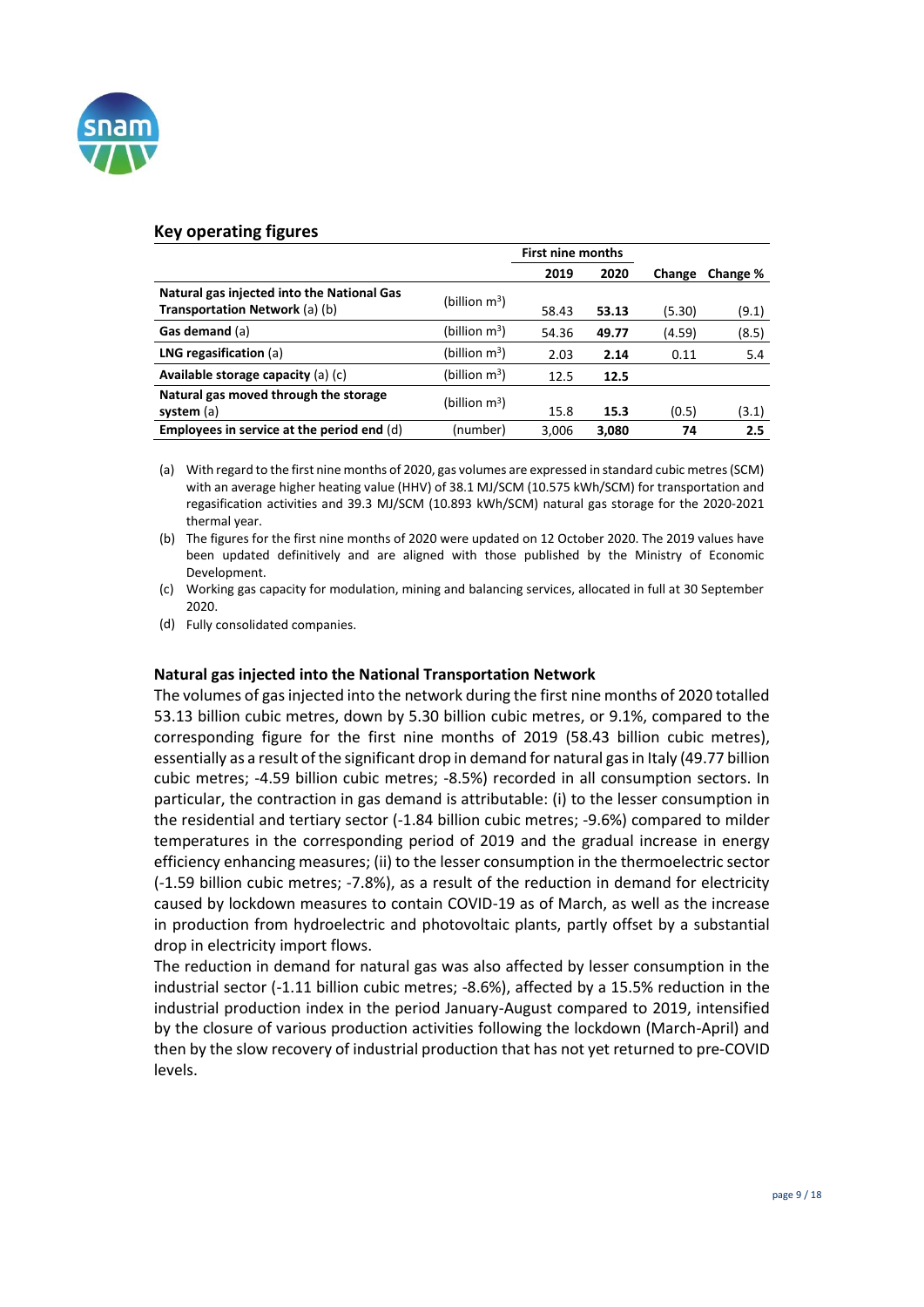

Adjusted for the weather effect, gas demand was 50.10 billion cubic metres, down by 3.53 billion cubic metres or 6.6% compared with the same figure in the first nine months of 2019 (53.63 billion cubic metres), also following the greater use of energy efficiency enhancing measures by the residential and tertiary sectors.

# **Liquefied Natural Gas (LNG) regasification**

During the first nine months of 2020, 2.14 billion cubic metres of LNG (2.03 billion cubic metres in the first nine months of 2019) were regasified and 51 methane tankers were unloaded (49 in the corresponding period of 2019), in line with the number of unloadings conferred.

#### **Natural gas storage**

The storage capacity available as of 30 September 2020, which was unchanged compared with 31 December 2019, is the most extensive capacity in Europe and was allocated in full for the 2020-2021 thermal year. The volumes of gas moved through the storage system in the first nine months of 2020 amounted to 15.3 billion cubic metres, a slight decrease compared to the volumes moved in the first nine months of 2019 (-0.5 billion cubic metres; -3.1%), essentially as a result of the lower injections in the storage plants.

# *Analysis of the Reclassified Statement of Financial Position*

#### **Fixed capital**

The fixed capital (Euro 20,137 million) increased by Euro 826 million compared to 31 December 2019, essentially as a result of: (i) the increase in long-term financial receivables (Euro +305 million) following the taking over of the residual portion of a shareholders' loan from Iren S.p.A. in favour of OLT, against the acquisition of the 49.07% stake in the share capital of the company completed on 26 February 2020 (Euro 332 million; Euro 304 million net of subsequent repayments); (ii) the increase in equity investments (Euro +275 million) mainly following the acquisition of 49% of ADNOC Gas Pipelines, in consortium with five international funds, and the joint control of Iniziative Biometano, as well as the capital increase of TAP, which Snam is obliged to invest in, in proportion to the shareholding owned, by virtue of the agreements signed during the acquisition of the equity investment; (iii) the increase in tangible and intangible assets (Euro +246 million, including the trend in net payables related to investment activities).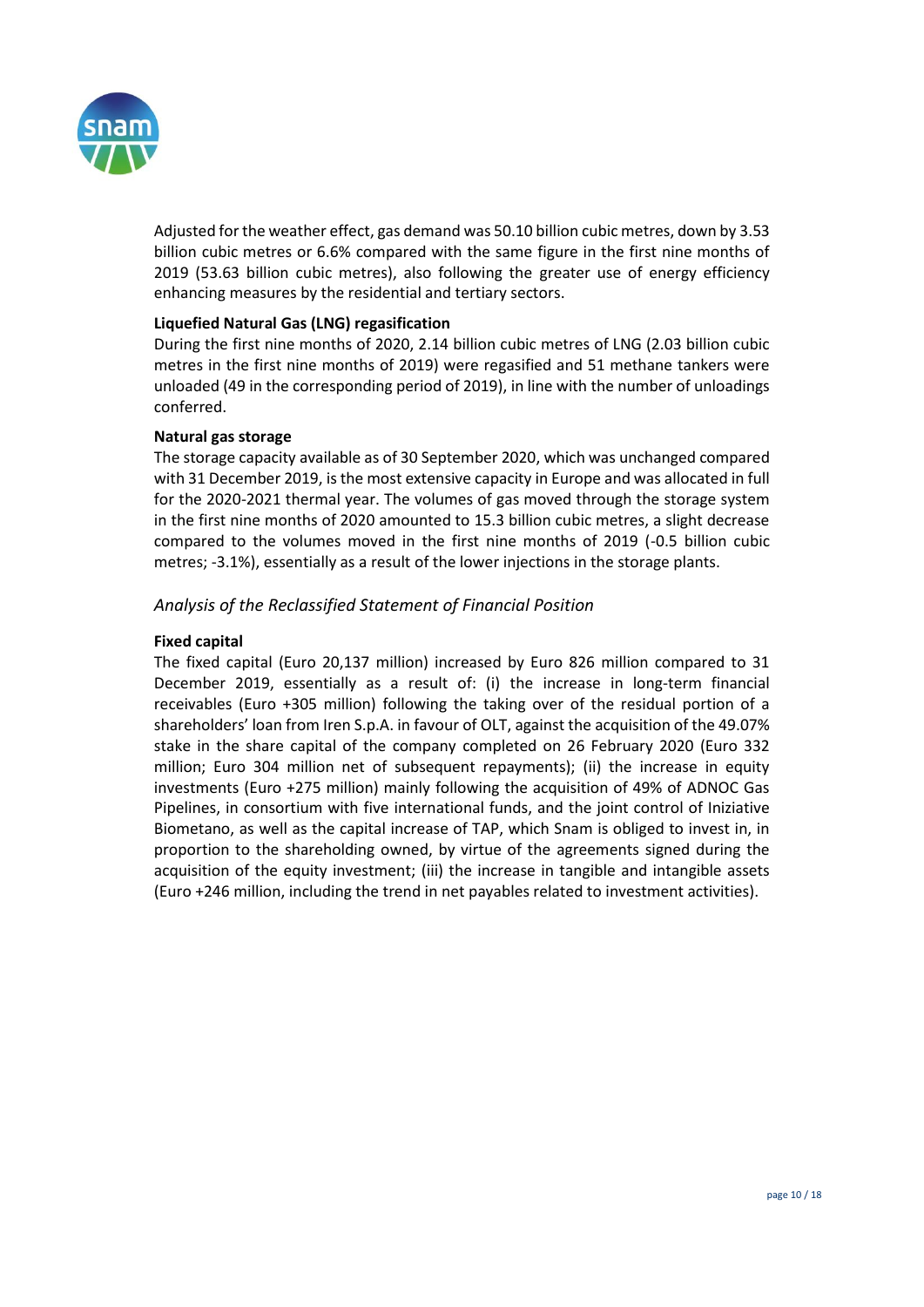

#### **Net financial debt**

| $(\epsilon$ million)                       | 31.12.2019 | 30.09.2020 | Change            |
|--------------------------------------------|------------|------------|-------------------|
| <b>Bonds</b>                               | 9,048      | 8,664      | (384)             |
| - of which short-term (*)                  | 1,439      | 805        | (634)             |
| <b>Bank loans</b>                          | 3.704      | 5,276      | 1,572             |
| - of which short-term (*)                  | 685        | 2,274      | 1,589             |
| Euro Commercial Paper - ECP (**)           | 2,001      | 2,002      |                   |
| Financial payables for leased assets (***) | 21         | 20         | $\left( 1\right)$ |
| <b>GROSS FINANCIAL DEBT</b>                | 14,774     | 15,962     | 1,188             |
| Cash and cash equivalents                  | (2,851)    | (3,157)    | (306)             |
| <b>NET FINANCIAL DEBT</b>                  | 11,923     | 12.805     | 882               |

(\*) Includes the short- term portion of long- term financial payables.

(\*\*) Entirely short term.

(\*\*\*) Of which Euro 14 million long-term and Euro 6 million short- term portions of long- term financial payables.

The increase in net financial debt of Euro 882 million is due to the increase in bank loans (Euro +1,572 million) mainly as a result of the greater use of uncommitted lines of credit (Euro +1,047 million) and the underwriting of bank Term Loans for a total incremental nominal value of Euro 590 million. This effect was partly offset by: (i) the reduction in bonds (Euro -384 million), mainly due to repayments of loans due for a total nominal value of Euro 876 million, partly absorbed by the issue of the Transition Bond, for a nominal amount of Euro 500 million; (ii) higher cash and cash equivalents (Euro +306 million) relating essentially to short-term liquidity transactions.

\*\*\*

This press release on the unaudited consolidated results of the first nine months of 2020, was prepared on a voluntary basis in accordance with the provisions of Article 82-ter "Additional periodic financial information" of the Consob Issuers' Regulation 11971 of 14 March 1999, as amended, in line with the quarterly information provided by Snam in the past and consistent with the minimum contents and time schedules of the Group's financial calendar.

*Pursuant to Article 154-bis, paragraph 2 of the TUF, the Manager appointed to prepare the company's accounting documents, Luca Oglialoro, declares that the accounting information included in this press release corresponds to the documents, accounting ledgers and other records.*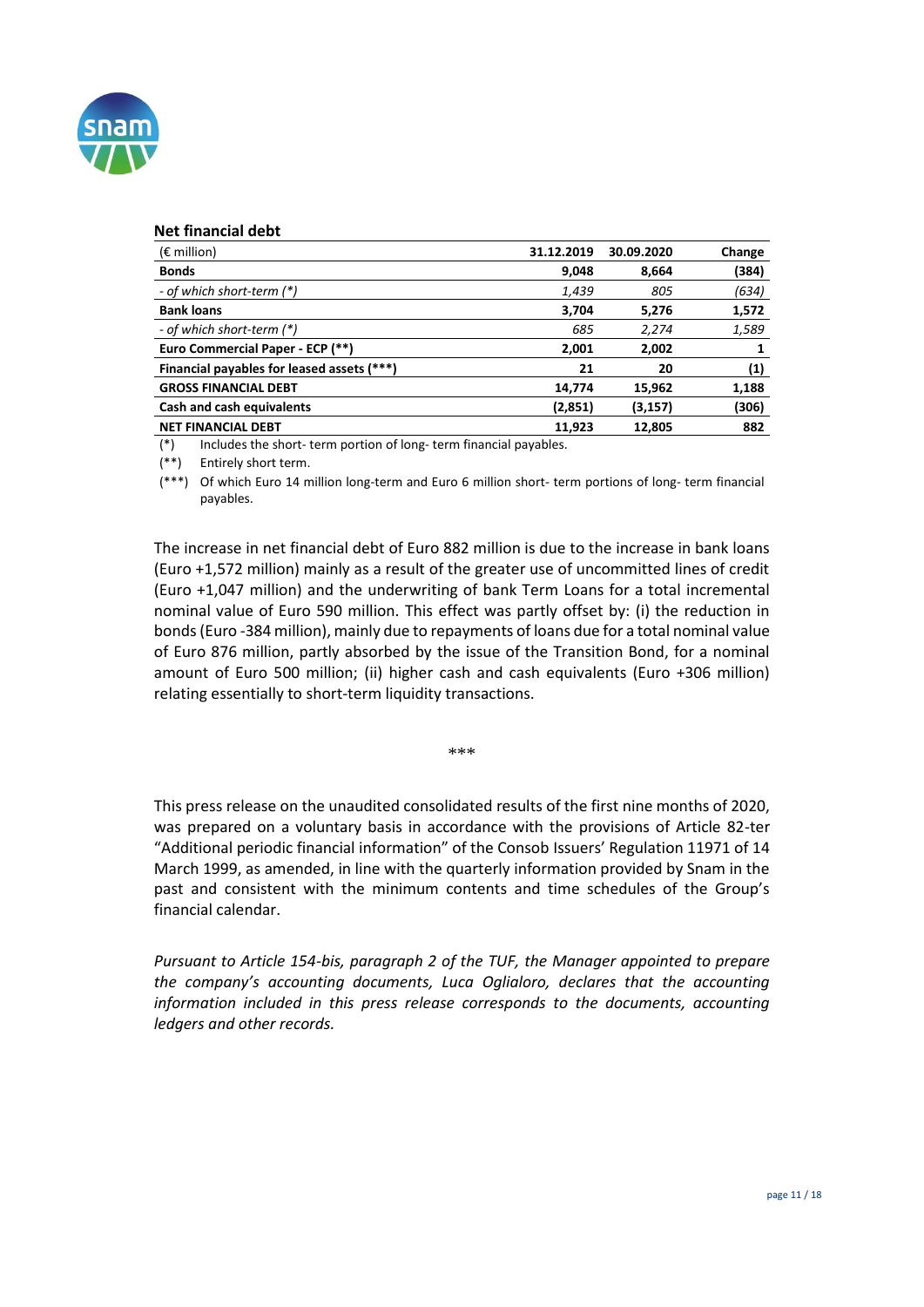

#### *Disclaimer*

*This press release contains forward-looking statements, specifically relating to: changes in demand for natural gas, investment plans and future management performance. Such statements are, by their very nature, subject to risk and uncertainty as they depend on whether future events and developments take place. The actual results may therefore differ from those forecasts as a result of several factors: foreseeable trends in natural gas demand, supply and price, general macroeconomic conditions, the effect of energy and environmental legislation, the successful development and implementation of new technologies, changes in stakeholders' expectations and other changes in business conditions.*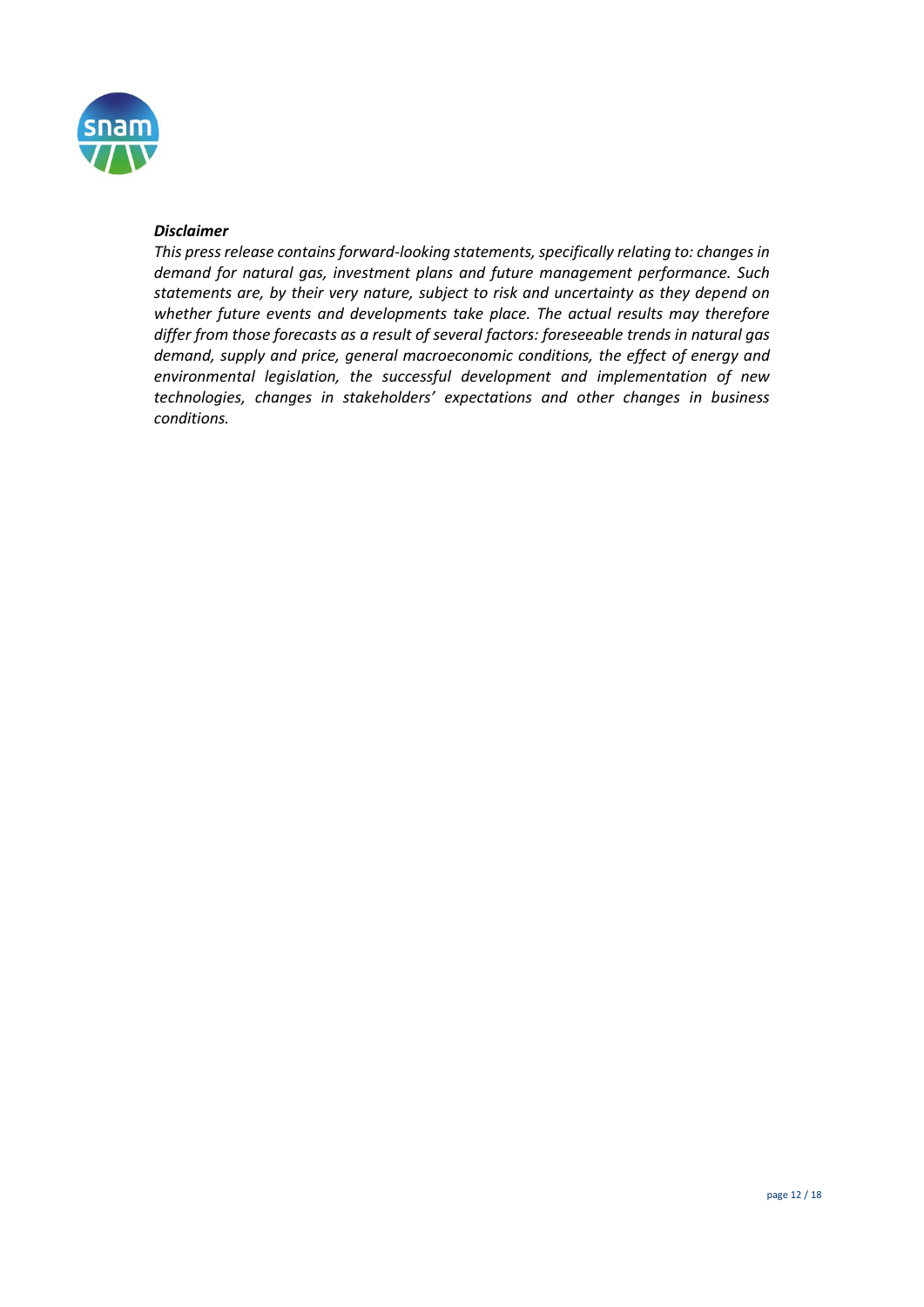

|                                           |          | <b>First nine months</b> |                       |                          |          |
|-------------------------------------------|----------|--------------------------|-----------------------|--------------------------|----------|
|                                           | 2019     | 2020                     |                       | 2020 adjusted vs<br>2019 |          |
| $(E \text{ million})$                     | Reported |                          | Reported Adjusted (a) | Change                   | Change % |
| <b>Core business revenues</b>             | 1,900    | 1,930                    | 1,930                 | 30                       | 1.6      |
| <b>Regulated revenues (b)</b>             | 1,880    | 1,910                    | 1,910                 | 30                       | 1.6      |
| - Transportation (c)                      | 1.489    | 1,519                    | 1,519                 | 30                       | 2.0      |
| - Storage (c)                             | 377      | 374                      | 374                   | (3)                      | (0.8)    |
| - Regasification                          | 14       | 17                       | 17                    | 3                        | 21.4     |
| <b>Non-regulated revenue</b>              | 20       | 20                       | 20                    |                          |          |
| <b>New business revenues</b>              | 55       | 102                      | 102                   | 47                       | 85.5     |
| Total revenue (b)                         | 1,955    | 2,032                    | 2,032                 | 77                       | 3.9      |
| Core business costs (b)                   | (239)    | (276)                    | (265)                 | (26)                     | 10.9     |
| <b>Fixed costs</b>                        | (199)    | (204)                    | (202)                 | (3)                      | 1.5      |
| Variable costs                            | (15)     | (32)                     | (32)                  | (17)                     | 113.3    |
| Other costs                               | (25)     | (40)                     | (31)                  | (6)                      | 24.0     |
| <b>New business costs</b>                 | (55)     | (97)                     | (97)                  | (42)                     | 76.4     |
| Total operating costs (b)                 | (294)    | (373)                    | (362)                 | (68)                     | 23.1     |
| <b>Gross operating margin (EBITDA)</b>    | 1,661    | 1,659                    | 1,670                 | 9                        | 0.5      |
| Amortisation, depreciation and impairment |          |                          |                       |                          |          |
| losses                                    | (536)    | (565)                    | (565)                 | (29)                     | 5.4      |
| <b>Operating profit (EBIT)</b>            | 1,125    | 1,094                    | 1,105                 | (20)                     | (1.8)    |
| Net financial expenses                    | (126)    | (100)                    | (100)                 | 26                       | (20.6)   |
| Net income from equity investments        | 170      | 163                      | 163                   | (7)                      | (4.1)    |
| <b>Profit before taxes</b>                | 1,169    | 1,157                    | 1,168                 | (1)                      | (0.1)    |
| Income taxes                              | (302)    | (292)                    | (295)                 | $\overline{7}$           | (2.3)    |
| Net profit (d)                            | 867      | 865                      | 873                   | 6                        | 0.7      |

(a) The values exclude the special items.

(b) Starting 01 January 2020, the cost components that are offset in revenues (so-called pass-through items), essentially attributable to interconnection, are recognised as a direct reduction of the corresponding revenue (Euro 39 million in the first nine months of 2020). Consistently, the corresponding figures for the first nine months of 2019 (Euro 45 million) have been restated.

(c) In the consolidated financial statements, the considerations for the modulation service, an integral part of transportation revenue, are eliminated under the transportation companies, along with the costs of the service purchased from the storage company, in order to reflect the substance of the transaction. Consistently, the corresponding figures for the first nine months of 2019 have been restated.

(d) Entirely held by Snam shareholders.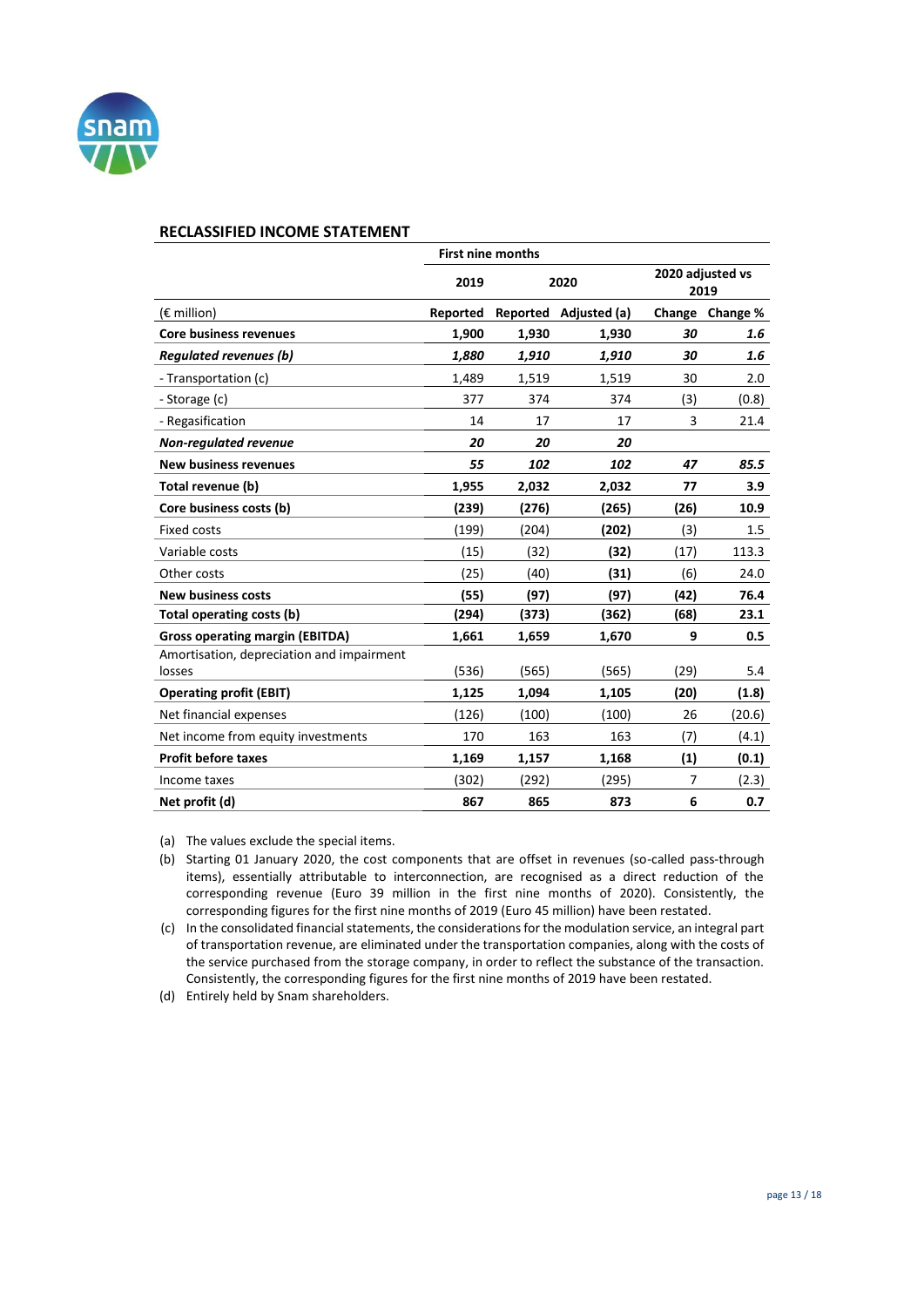

# **Reconciled summary of adjusted results**

|                                                         | <b>First nine months</b> |       |        |          |
|---------------------------------------------------------|--------------------------|-------|--------|----------|
| $(E \text{ million})$                                   | 2019                     | 2020  | Change | Change % |
| <b>Operating profit (EBIT)</b>                          | 1,125                    | 1,094 | (31)   | (2.8)    |
| Exclusion of special items for emerging COVID-19 costs: |                          | 11    | 11     |          |
| - of which donations                                    |                          | 7     | 7      |          |
| - of which sanitary material for internal use           |                          | 1     | 1      |          |
| - of which services                                     |                          | 3     | 3      |          |
| Adjusted operating profit (EBIT) (adjusted EBIT)        | 1,125                    | 1,105 | (20)   | (1.8)    |
|                                                         |                          |       |        |          |
| Net profit (*)                                          | 867                      | 865   | (2)    | (0.2)    |
| Exclusion of special items for emerging COVID-19 costs  |                          |       |        |          |
| net of related taxes                                    |                          | 8     | 8      |          |
| Adjusted net profit (*)                                 | 867                      | 873   | 6      | 0.7      |
| .                                                       |                          |       |        |          |

(\*) Entirely held by Snam shareholders.

#### **Statement of comprehensive income**

|                                                                            | <b>First nine months</b> |      |
|----------------------------------------------------------------------------|--------------------------|------|
| $(\epsilon$ million)                                                       | 2019                     | 2020 |
| Net profit $(*)$                                                           | 867                      | 865  |
| Other components of comprehensive income                                   |                          |      |
| Components that can be reclassified to the income statement:               |                          |      |
| Change in fair value of cash flow hedging derivatives (effective portion)  | (67)                     | (17) |
| Portion of equity investments valued using the equity method pertaining to |                          |      |
| "other components of comprehensive income" (**)                            | (40)                     | (31) |
| Tax effect                                                                 | 16                       | 4    |
|                                                                            | (91)                     | (44) |
| Total other components of comprehensive income, net of tax effect          | (91)                     | (44) |
| Total comprehensive income (*)                                             | 776                      | 821  |
|                                                                            | 776                      | 821  |

(\*) Entirely held by Snam shareholders.

(\*\*) The values essentially refer to the change in the fair value of derivative financial instruments used to hedge investments in associates.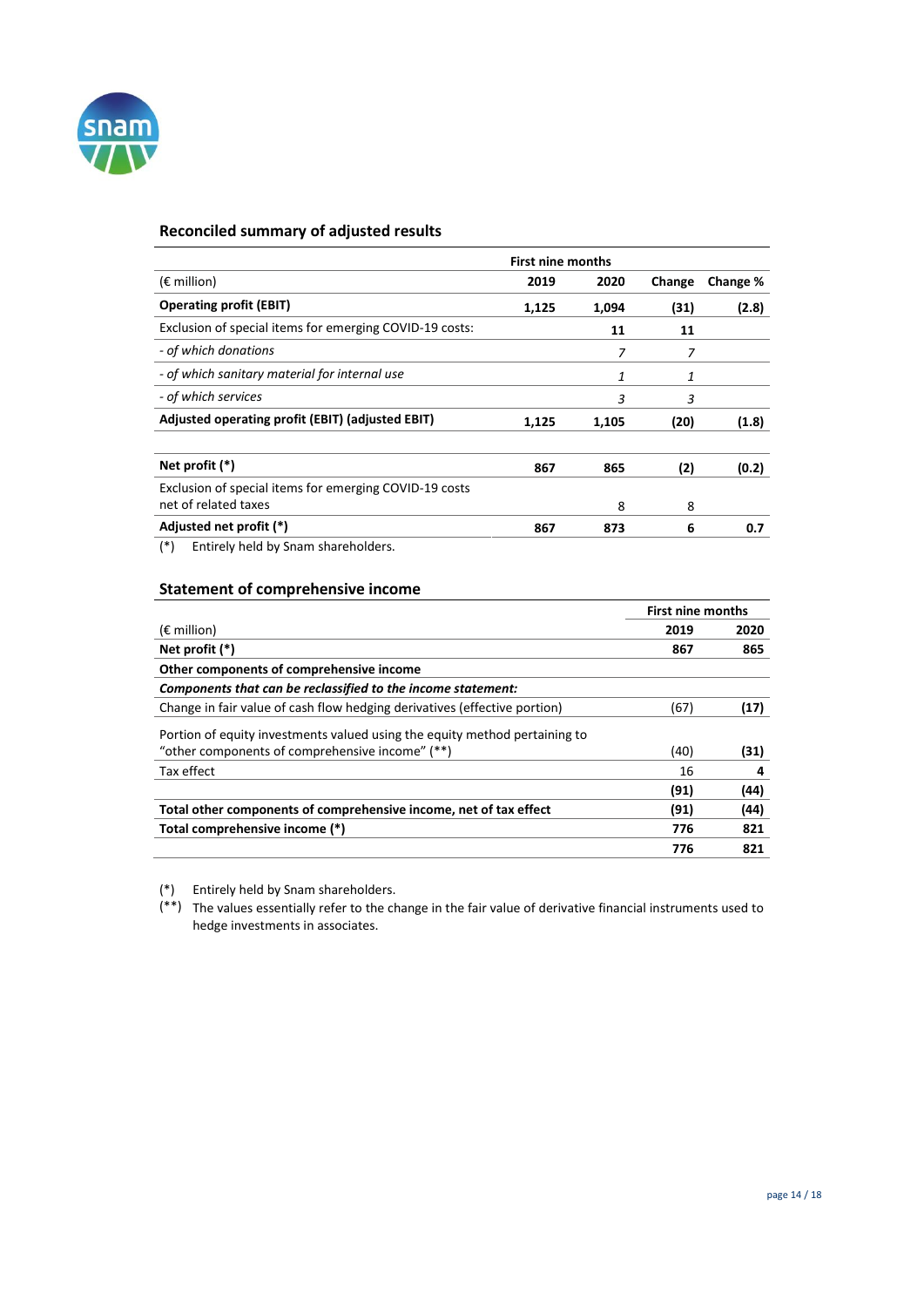

# **RECLASSIFIED STATEMENT OF FINANCIAL POSITION**

| $(\epsilon$ million)                                | 31.12.2019 | 30.09.2020 | Change |
|-----------------------------------------------------|------------|------------|--------|
| <b>Fixed capital</b>                                | 19,311     | 20,137     | 826    |
| Property, plant and equipment                       | 16,439     | 16,600     | 161    |
| - of which rights of use of leased assets           | 21         | 20         | (1)    |
| Compulsory inventories                              | 363        | 363        |        |
| Intangible fixed assets                             | 990        | 1,045      | 55     |
| <b>Equity investments</b>                           | 1,828      | 2,103      | 275    |
| Long-term financial receivables                     | 3          | 308        | 305    |
| Net payables for investments                        | (312)      | (282)      | 30     |
| Net working capital                                 | (1,094)    | (782)      | 312    |
| Provisions for employee benefits                    | (46)       | (40)       | 6      |
| Assets held for sale                                | 10         |            | (10)   |
| <b>NET INVESTED CAPITAL</b>                         | 18,181     | 19,315     | 1,134  |
| Shareholders' equity                                | 6,258      | 6,510      | 252    |
| - Held by Snam's shareholders                       | 6,255      | 6,507      | 252    |
| - Minority interests                                | 3          | 3          |        |
| <b>Net financial debt</b>                           | 11,923     | 12,805     | 882    |
| - of which Financial payables for leased assets (*) | 21         | 20         | (1)    |
| <b>COVERAGE</b>                                     | 18,181     | 19,315     | 1,134  |

(\*) Of which Euro 14 million long-term and Euro 6 million short- term portions of long- term financial payables.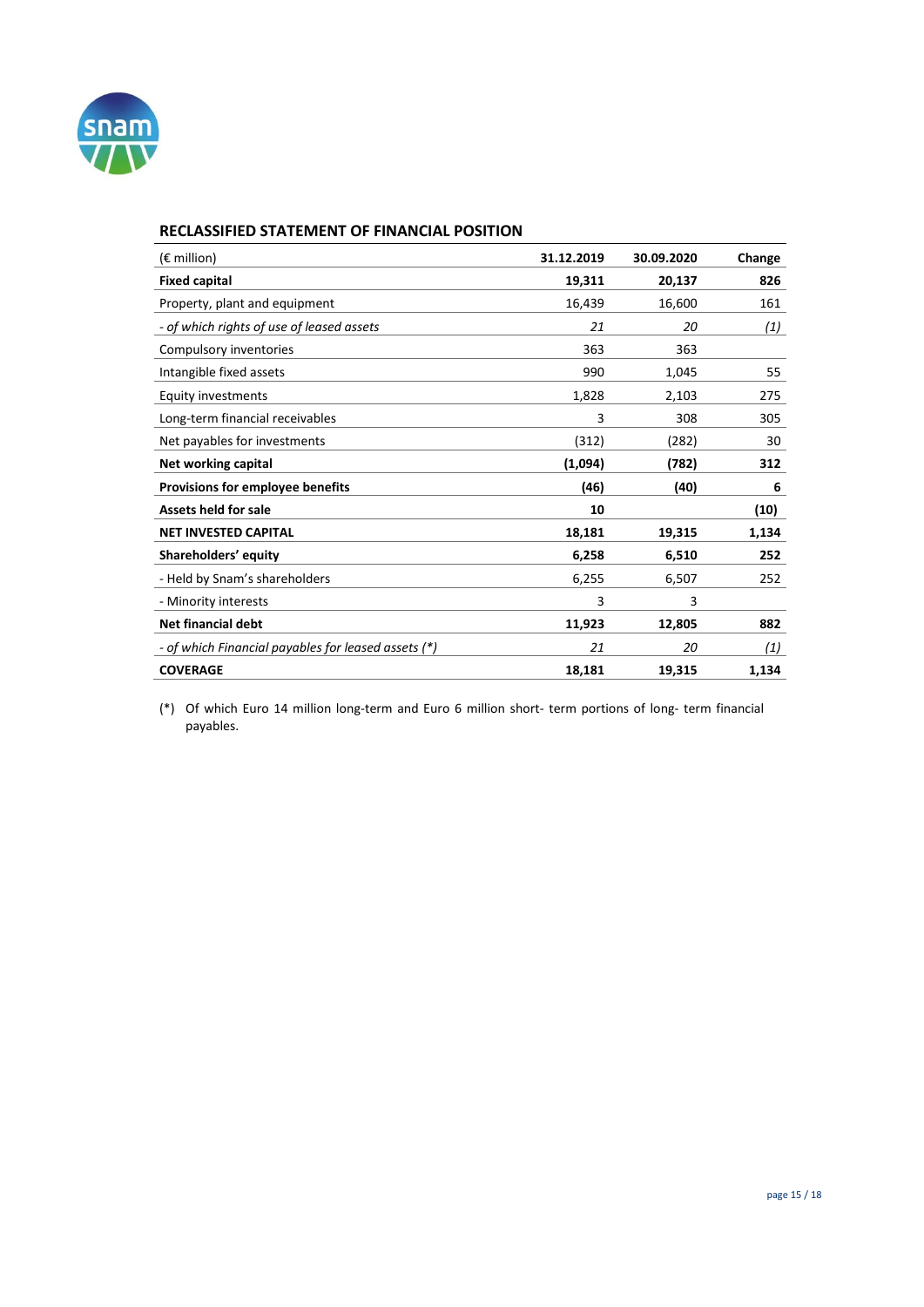

#### **RECLASSIFIED STATEMENT OF CASH FLOWS**

|                                                                    | <b>First nine months</b> |       |
|--------------------------------------------------------------------|--------------------------|-------|
| $(\epsilon$ million)                                               | 2019                     | 2020  |
| Net profit                                                         | 867                      | 865   |
| Adjusted for:                                                      |                          |       |
| - Amortisation, depreciation and other non-monetary components     | 363                      | 403   |
| - Net capital losses (capital gains) on asset sales and write-offs | 3                        | 1     |
| - Dividends, interest and income taxes                             | 408                      | 371   |
| Change in working capital due to operating activities              | (297)                    | (123) |
| Dividends, interest and income taxes collected (paid)              | (191)                    | (182) |
| Net cash flow from operating activities                            | 1,153                    | 1,335 |
| <b>Technical investments</b>                                       | (640)                    | (761) |
| <b>Technical divestments</b>                                       | 1                        | 1     |
| Equity investments                                                 | (5)                      | (235) |
| Change in long-term financial receivables                          |                          | (304) |
| Other changes relating to investment activities                    | (59)                     | (26)  |
| Free cash flow                                                     | 450                      | 10    |
| Repayment of financial payables for leased assets                  | (4)                      | (5)   |
| Change in short- and long-term financial payables                  | 2,072                    | 1,194 |
| Equity cash flow (a)                                               | (743)                    | (893) |
| Net cash flow for the period                                       | 1,775                    | 306   |

#### **CHANGE IN NET FINANCIAL DEBT**

|                                                | <b>First nine months</b> |       |  |
|------------------------------------------------|--------------------------|-------|--|
| $(\epsilon$ million)                           | 2019                     | 2020  |  |
| Free cash flow                                 | 450                      | 10    |  |
| Exchange rate differences on financial debt    | (6)                      |       |  |
| Change in financial payables for leased assets | (24)                     | (4)   |  |
| Equity cash flow (a)                           | (743)                    | (893) |  |
| Other non-monetary changes                     |                          | 5     |  |
| Change in net financial debt                   | (323)                    | (882) |  |

(a) Includes cash flow and payment to shareholders of the dividend and from the purchase of treasury shares.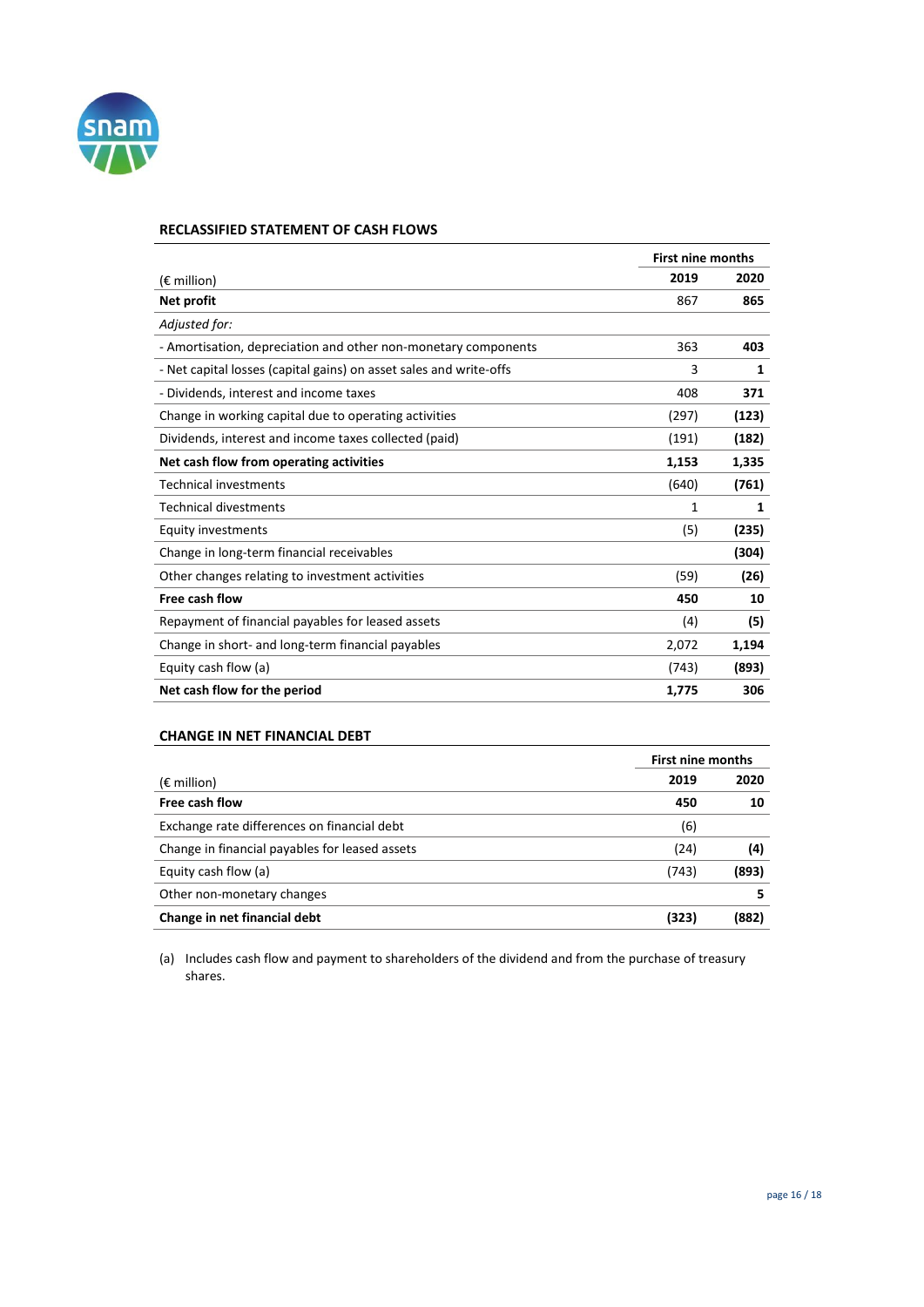

# **Methodology notes**

The financial statements were compiled in accordance with the recognition and measurement criteria established by the International Financial Reporting Standards (IFRS) issued by the International Accounting Standards Board (IASB) and adopted by the European Commission under Article 6 of Regulation (EC) No 1606/2002 of the European Parliament and of the Council of 19 July 2002. The recognition and measurement criteria adopted for the preparation of the results for the first nine months of 2020 are the same as those used to compile the 2019 Annual Report and the 2020 Half Year Financial Report, which should be referred to for a description of these criteria.

There were no changes in the Snam Group's scope of consolidation at 30 September 2020 with respect to the one in place at 31 December 2019.

Given their size, amounts are expressed in Euro million.

# **Non-GAAP measures**

 $\overline{a}$ 

In addition to the financial parameters required by the IFRS, as part of its management disclosure Snam is presenting some parameters resulting from the latter, not yet required by the IFRS or by other standard setters (non-GAAP measures).

Snam's management believes that these measures facilitate the analysis of the performance of the Group and its business segments, ensuring that it is easier to compare the results over a period of time and to enable financial analysts to evaluate Snam's results based on their forecast models.

Non-GAAP financial information must be considered as complementary and does not replace the information prepared in accordance with IFRS.

In accordance with the Consob Communication DEM/6064293 of 28 July 2006 and subsequent amendments and additions (Consob Communications no. 0092543 of 3 December 2015 which incorporates the ESMA/2015/1415 guidelines on alternative performance indicators), the following paragraphs provide indications relating to the composition of the main alternative performance indicators used in this document, not directly deducible from reclassifications or algebraic sums of conventional indicators<sup>4</sup> and compliant with international accounting standards.

With regard to the impact of COVID-19 on the determination of alternative performance indicators, ESMA<sup>5</sup> recommends caution in the use of separate items in the income statement with regard to the impacts of COVID-19 in order to ensure consistency in the determination of alternative performance indicators, and not to affect the

<sup>4</sup> According to the CESR/05–178b recommendation of October 2005, conventional indicators are all data included in the certified financial statements drafted in compliance with IFRS or within the Income Statement, Statement of Financial Position and Statement of Cash Flows.

<sup>5</sup> For more information see ESMA document 32-51-370 "ESMA Guidelines on Alternative Performance Measures (APMs)" of 17 April 2020, Q&A no. 18.